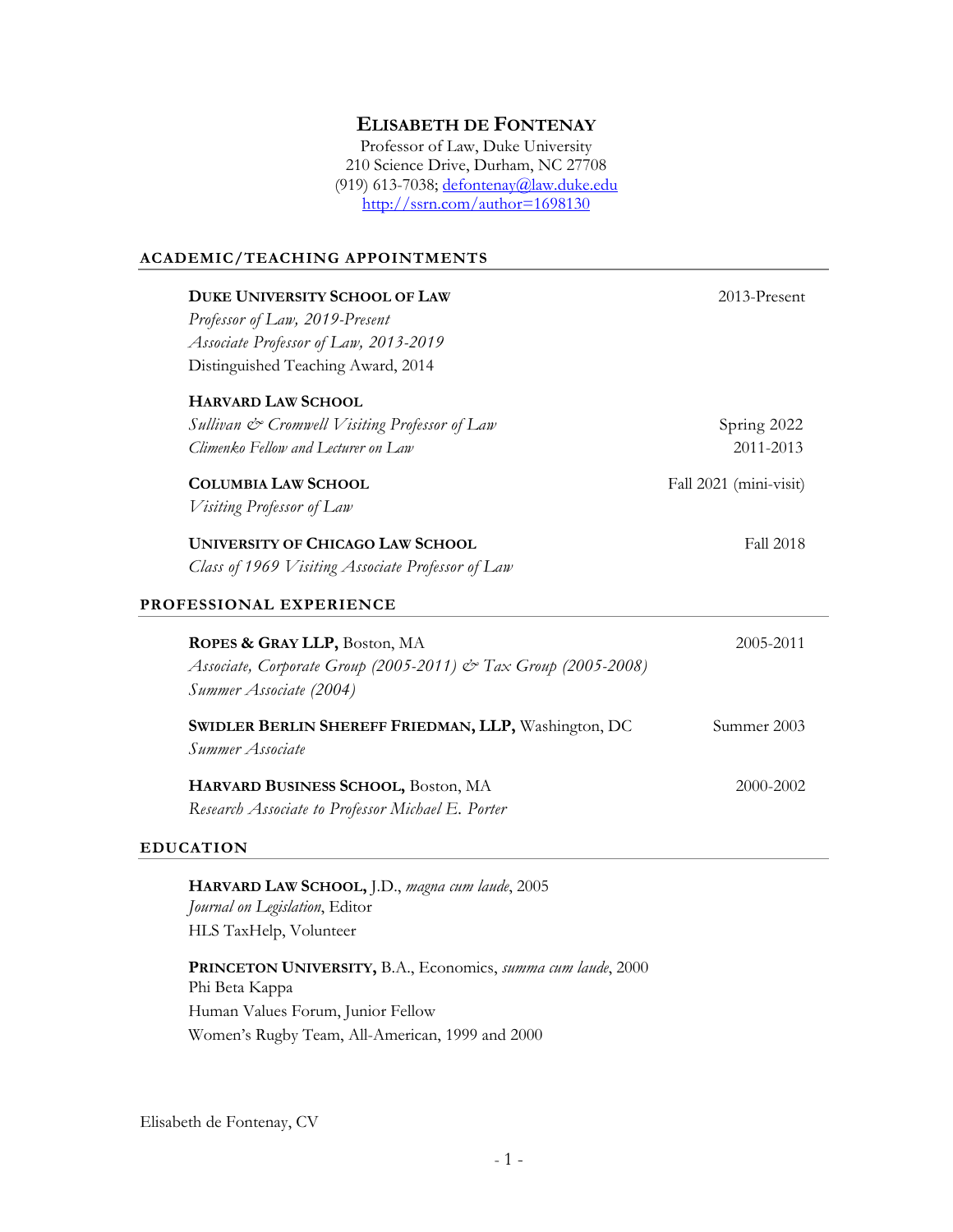# **RESEARCH & TEACHING INTERESTS**

Corporate Finance, Corporate Law, Private Investment Funds, Financial Contracting, Leveraged Financing, Mergers & Acquisitions

#### **SCHOLARSHIP**

#### BOOKS

RESEARCH HANDBOOK ON THE STRUCTURE OF PRIVATE EQUITY AND VENTURE CAPITAL (forthcoming, Edward Elgar) (co-editor, with Brian Broughman)

#### PUBLISHED JOURNAL ARTICLES

*Side Letter Governance Side Letter Governance* (with Y. Nili), 100 WASH U. L. REV. \_\_ (forthcoming 2022)

*The Use of Debt in Corporate Finance*, in ELGAR ENCYCLOPEDIA OF LAW AND ECONOMICS (SECOND EDITION): CORPORATE LAW AND ECONOMICS (A. Badawi, ed.) (forthcoming 2022)

*The New Public/Private Equilibrium and the Regulation of Public Companies* (with G. Rauterberg), 2021 COLUM. BUS. L. REV. 1199 (2021) (Symposium: The Future of Securities Regulation)

*Complete Contracts in Finance*, 2020 WIS. L. REV. 533 (2020) (Symposium: The New Realism in Business Law and Economics)

*Private Equity's Governance Advantage: A Requiem*, 99 B.U. L. REV. 1095 (2019) (Symposium: Institutional Investor Activism in the 21st Century)

*Is there a First-Drafter Advantage in M&A?* (with A. Badawi), 107 CALIF. L. REV. 1119 (2019) (selected as one of the Top 10 Corporate and Securities Articles of 2019 by The Corporate Practice Commentator (Robert B. Thompson ed.))

*The Sovereign-Debt Listing Puzzle* (with J. Meyer & G. M. Gulati), 71 OXFORD ECON. PAPERS 472 (2019)

*Individual Autonomy in Corporate Law*, 8 HARV. BUS. L. REV. 183 (2018)

*The Myth of the Ideal Investor,* 41 SEATTLE U. L. REV. 425 (2018) (Ninth Annual Adolf A. Berle, Jr. Symposium on Corporations, Law and Society)

*Pricing Sovereign Debt: Foreign Versus Local Parameters* (with M. Bradley, I. A. De Lira Salvatierra & G. M. Gulati), 24 EUR. FIN. MGMT. 261 (2018)

*The Deregulation of Private Capital and the Decline of the Public Company*, 68 HASTINGS L. J. 445 (2017) (selected for reprint in The Corporate Practice Commentator (Robert B. Thompson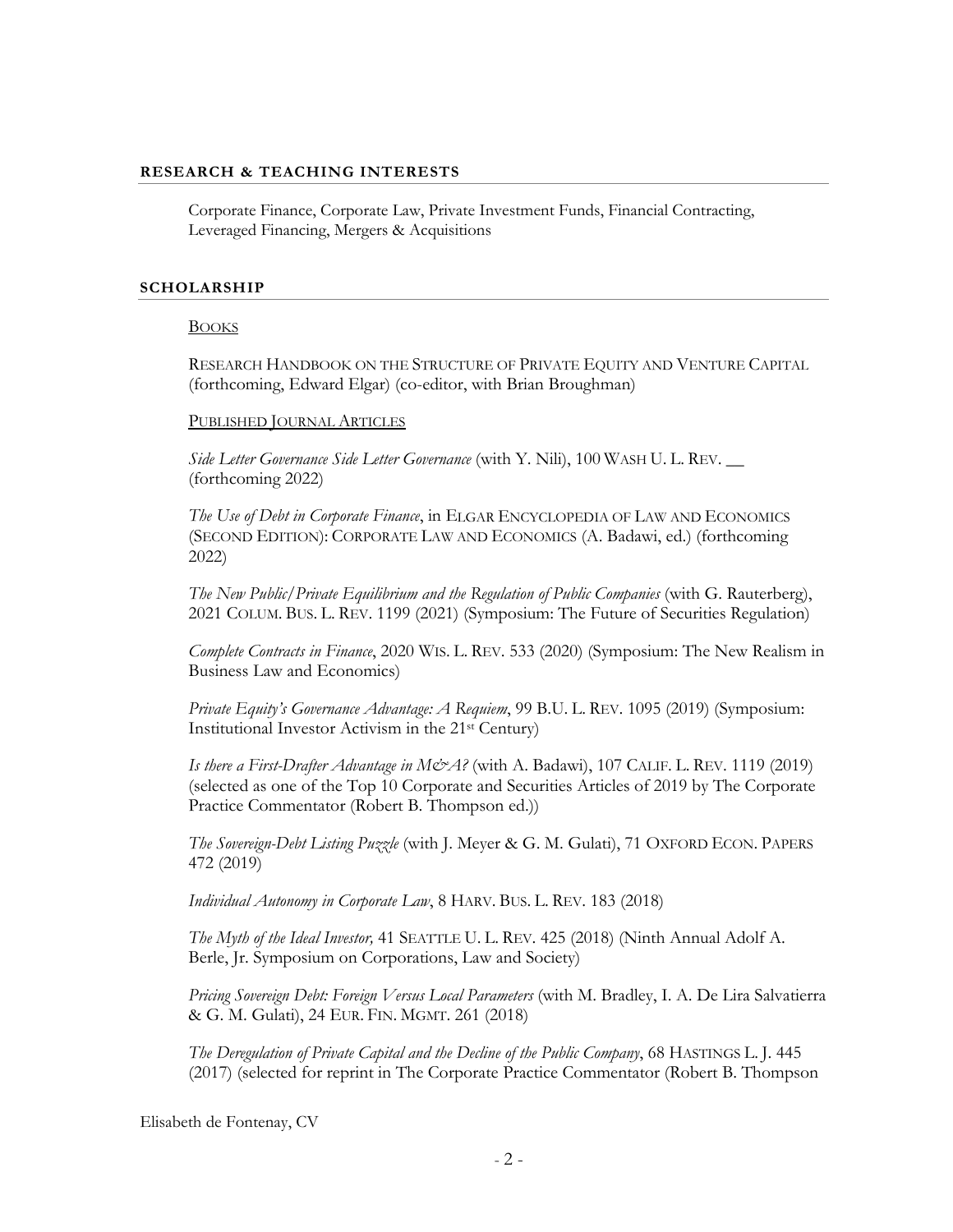ed.) and Securities Law Review 2018 (Donald C. Langevoort ed.))

*Agency Costs in Law-Firm Selection: Are Companies Under-Spending on Counsel?* 11 CAP. MARKETS L. J. 486 (2016)

*Law Firm Selection and the Value of Transactional Lawyering*, 41 J. CORP. L. 393 (2015)

*Do the Securities Laws Matter? The Rise of the Leveraged Loan Market*, 39 J. CORP. L. 725 (2014) (selected for reprint in Securities Law Review 2016 (Donald C. Langevoort ed.); prize recipient at 2014 C-LEAF Junior Faculty Business and Financial Law Workshop at the George Washington University Law School)

*Private Equity Firms as Gatekeepers*, 33 REV. BANKING & FIN. L. 115 (2013)

WORKING PAPERS

*The Value of M&A Drafting* (with A. Badawi & J. Nyarko)

*Contractual Complexity in Debt Agreements: The Case of EBITDA* (with A. Badawi, S. Dyreng, and R. Hills)

*The Dry Powder Problem* 

*Market Information and the Elite Law Firm*

**SHORTER WORKS** 

*The \$900 Million Mistake: In re Citibank August 11, 2020 Wire Transfers (SDNY 16 February 2021)*, 16 CAP. MARKETS L. J. 307 (2021)

*Norms, Law, and Contract in the Loan Market*, LOAN SYNDICATIONS & TRADING ASSOCIATION: LOANS MAGAZINE (Summer 2021), available at https://www.lsta.org/content/norms-law-and-contract-in-the-loan-market/

*Windstream and Contract Opportunism*, 15 CAP. MARKETS L. J. 443 (2020)

*Letter to the U.S. Securities and Exchange Commission re: Concept Release on Harmonization of Securities Offering Exemptions File No. S7-08-19*, Sept. 24, 2019 (Erik F. Gerding, co-author), available at https://www.sec.gov/comments/s7-08-19/s70819-6193340-192501.pdf

*Written Testimony Before the United States House of Representatives Committee on Financial Services Subcommittee on Investor Protection, Entrepreneurship, and Capital Markets, "Examining Private Market Exemptions as a Barrier to IPOs and Retail Investment,"* Sept. 11, 2019, available at https://financialservices.house.gov/uploadedfiles/hhrg-116-ba16-wstate-defontenaye-20190911.pdf

*Putting the Securities Laws to the Test*, REGULATION (Fall 2014)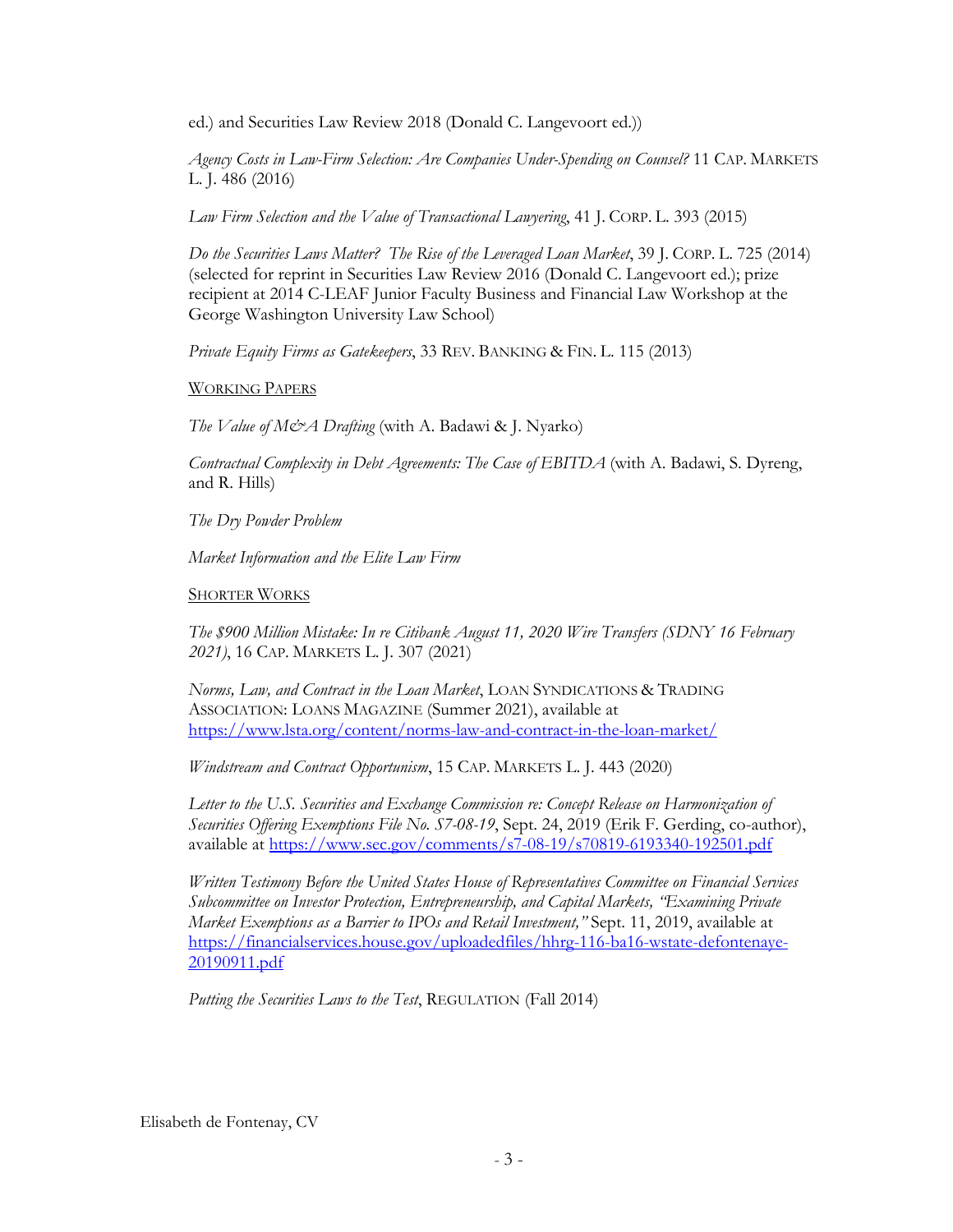## **GOVERNMENT**

U.S. Securities and Exchange Commission, Investor Advisory Committee Meeting, "Discussion Regarding Increased Leverage and Related SEC Regulatory Implications," Sept. 19, 2019, video available at https://www.sec.gov/video/webcast-archiveplayer.shtml?document\_id=iac091919 (remarks begin at 2:23:25)

U.S. House of Representatives Committee on Financial Services, Subcommittee on Investor Protection, Entrepreneurship, and Capital Markets, "Examining Private Market Exemptions as a Barrier to IPOs and Retail Investment," Sept. 11, 2019, video available at https://financialservices.house.gov/calendar/eventsingle.aspx?EventID=404232 (testimony begins at 27:10)

U.S. Securities and Exchange Commission, Investor Advisory Committee Meeting, "Discussion Regarding Capital Formation, Smaller Companies, and the Declining Number of Initial Public Offerings," June 22, 2017, video available at https://www.sec.gov/video/webcast-archive-player.shtml?document\_id=062217iac (remarks begin at 47:25)

#### **COURSES TAUGHT**

## DUKE UNIVERSITY SCHOOL OF LAW

Business Associations (Fall 2013, Fall 2014, Fall 2019, Fall 2020)

Corporate Finance (Spring 2014, Spring 2015, Spring 2016, Spring 2017, Spring 2018, Spring 2019, Spring 2020, Spring 2021)

Private Equity & Hedge Funds (Spring 2016, Spring 2017, Spring 2018, Spring 2019, Spring 2020, Spring 2021)

Readings: Current Topics in Law & Finance (Fall 2020)

Finance for Judges, Masters of Judicial Studies Program (Summer 2014, Summer 2016, Summer 2018, Summer 2021)

#### HARVARD LAW SCHOOL

Corporations (Spring 2022)

Private Equity: Wall Street Versus Main Street? (Spring 2022)

Legal Research & Writing (Fall 2011, Spring 2011, Fall 2012, Spring 2012)

UNIVERSITY OF CHICAGO LAW SCHOOL

Business Organizations (Fall 2018)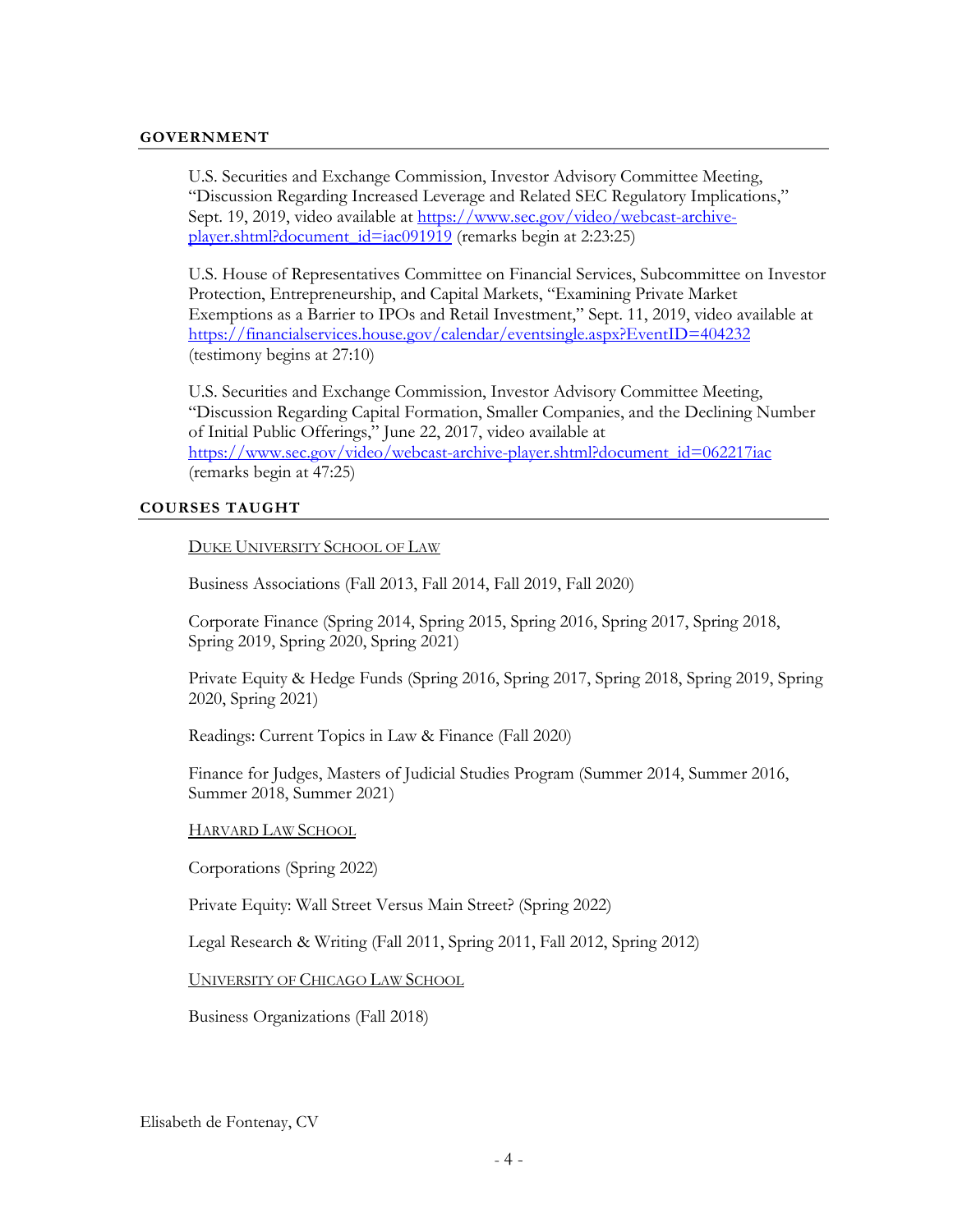## **SELECTED PRESENTATIONS & WORKSHOPS**

"The Value of M&A Drafting," BYU Law Winter Deals Conference, Mar. 10, 2022

"The New Public/Private Equilibrium and the Regulation of Public Companies" Harvard Law School, Faculty Workshop, Feb. 24, 2022

"Contractual Complexity in Debt Agreements: The Case of EBITDA," Harvard Law School, Law & Economics Seminar, Feb. 8, 2022

"The Public/Private Divide in Securities Regulation," Columbia Law School, Columbia Business Law Review Symposium Conference ("The Future of Securities Regulation"), Dec. 4, 2021

"Contractual Complexity in Debt Agreements: The Case of EBITDA," Columbia Law School, BlueSky Workshop, Nov. 3, 2021

"Private Equity's Governance Advantage: A Requiem" Columbia Law School, Oct. 26, 2021

"Contractual Complexity in Debt Agreements: The Case of EBITDA," Virtual Law & Economics Workshop, Oct. 6, 2021

"The Dark Side of ESG Activism," Board Meeting: Global Financial Markets Center, Duke University School of Law, Sept. 30, 2021

"Side Letter Governance," ABA Business Law Section Annual Meeting (Subcommittee on Private Equity and Venture Capital), Sept. 24, 2021

Commenter, Private Equity Workshop, BYU Law School, Sept. 10, 2021

"The Dark Side of ESG Activism," Duke University School of Law, Sept. 1, 2021

"The Dark Side of ESG Activism," Corporate Law Workshop, Aug. 27, 2021

"The Decline of Norms in the Loan Market," Board Meeting: Loan Syndications and Trading Association, Jun. 24, 2021

Commenter, Board 3.0: A New Optional Board Model, Millstein Center on Global Markets and Corporate Ownership, Columbia Law School, May 21, 2021

"The Dry Powder Problem," Corporate Law Workshop, The Buchmann Faculty of Law, Tel Aviv University, May 6, 2021

"The Dry Powder Problem," Berkeley Business, Law & Accounting Workshop, UC Berkeley School of Law, May 3, 2021

"The New Public/Private Equilibrium: Its Implications for Securities Law," Loyola Law School, April 8, 2021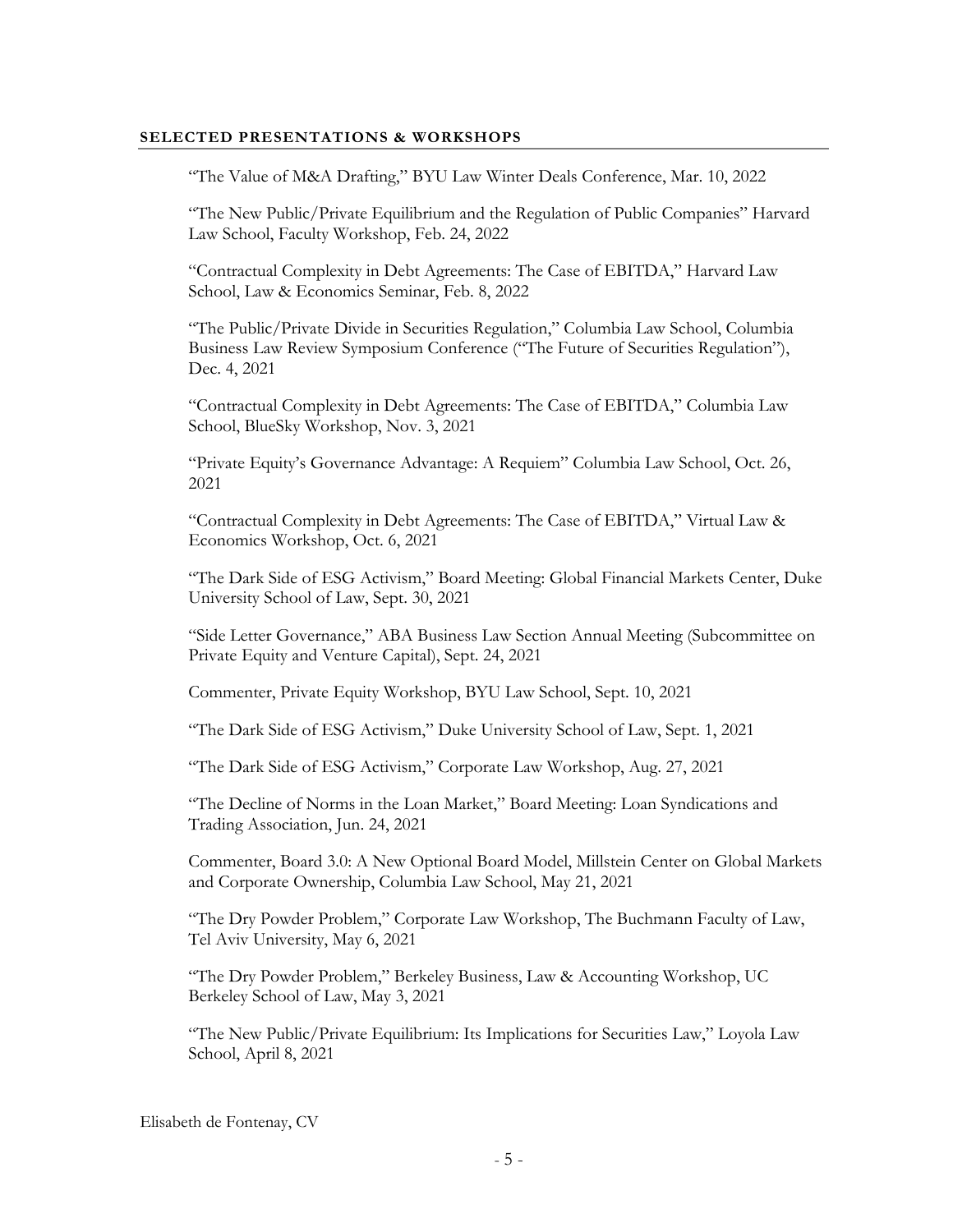"The Dry Powder Problem," UF Business Law Conference, University of Florida Levin College of Law, Nov. 21, 2020

"Contractual Complexity in Debt Agreements: The Case of EBITDA," Business Law Workshop Series, University of Oxford Faculty of Law, Oct. 28, 2020

"The Dry Powder Problem," ABA Business Law Section Annual Meeting (Subcommittee on Private Equity and Venture Capital), Sept. 22, 2020

"Side Letter Governance," Corporate Law Academic Workshop, Aug. 19, 2020

Corporate Roundtable, University of Pennsylvania Law School, Institute for Law and Economics, May 8, 2020

"Contractual Complexity in Debt Agreements: The Case of EBITDA," Business Law Workshop, University of Texas School of Law, Mar. 9, 2020

"The Dry-Powder Problem," BYU Law Winter Deals Conference, Mar. 6, 2020

Discussant, 2020 Academic & Practitioner Symposium on Mutual Funds and ETFs, UVA Darden School of Business & Investment Company Institute, Washington, D.C., Feb. 21, 2020

"Contractual Complexity in Debt Agreements: The Case of EBITDA," Penn/NYU Conference on Law and Finance, University of Pennsylvania Law School, Feb. 7-8, 2020

"Contractual Complexity in Debt Agreements: The Case of EBITDA," Law & Economics Workshop, University of Michigan Law School, Jan. 30, 2020

Colloquium, "The Decline of America's Public Markets," The Federalist Society, Marina del Rey, Jan. 24-25, 2020

Corporate Roundtable, University of Pennsylvania Law School, Institute for Law and Economics, Dec. 13, 2019

Weil, Gotshal & Manges Roundtable & 12th Annual Investment Fund Roundtable, Yale Law School, Dec. 9, 2019

"Contractual Completeness in Corporate Finance," Symposium: The New Realism in Business Law & Economics, University of Minnesota Law School, Nov. 7-8, 2019

Panelist, International Financing Review (IFR): US ECM Roundtable, New York, Oct. 24, 2019

"Contractual Completeness in Corporate Finance," Annual Corporate Law Academic Workshop, Duke University School of Law, Aug. 8, 2019

"Contractual Complexity in Debt Agreements: The Case of EBITDA," The 29th Annual Meeting of the American Law and Economics Association, NYU Law School, May 17-18, 2019 (presented by co-author A. Badawi)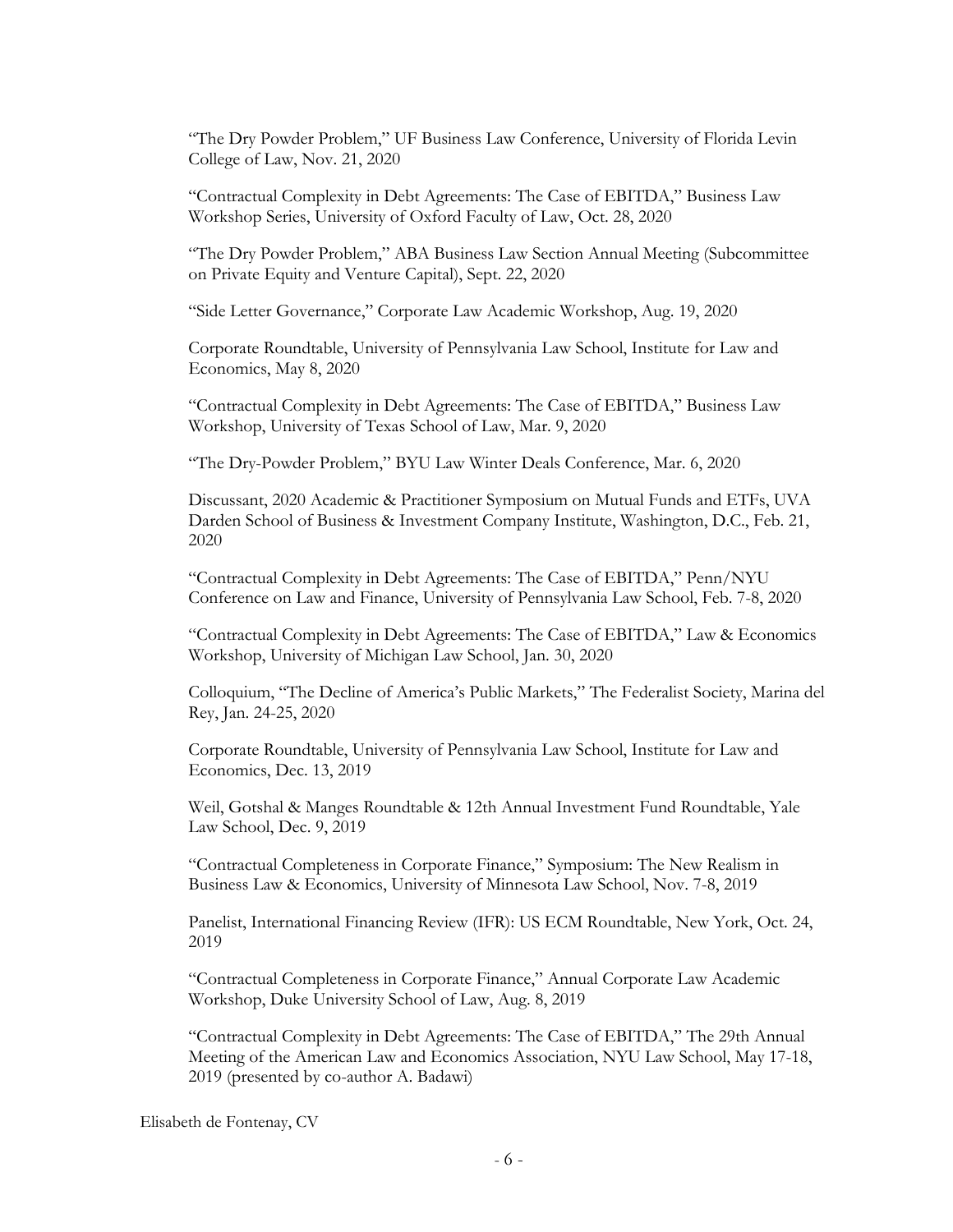The 2019 M&A Roundtable, Berkeley Center for Law, Business & the Economy and Kirkland & Ellis, May 16-17, 2019

Roundtable on Long Term Stakeholder Governance, Millstein Center at Columbia Law School and Gibson, Dunn & Crutcher LLP, May 16, 2019

"Is There a First-Drafter Advantage in M&A?" Columbia Law School, Colloquium on Contract and Economic Organization, Apr. 29, 2019

"Contractual Complexity in Debt Agreements: The Case of EBITDA," BYU Law Winter Deals Conference, Mar. 7, 2019 (presented by co-author, A. Badawi)

NYU/Penn Conference on Law and Finance, NYU Law School, Feb. 22-23, 2019

"Private Equity's Governance Advantage: A Requiem", Boston University School of Law, Annual Law Review Symposium, "Institutional Investor Activism in the 21st Century," Nov. 17, 2018

"Is There a First-Drafter Advantage in M&A?" University of Chicago Law School, Nov. 1, 2018

"Is There a First-Drafter Advantage in M&A?" Duke University School of Law (Law, Economics & Politics Seminar), Aug. 29, 2018

"The Dry-Powder Problem," Junior Corporate Law Academic Workshop, Columbia Law School, Jun. 29, 2018

Invited Speaker, The Wall Street Journal CFO Network 2018 Annual Meeting: "Hello Private Capital," Washington, D.C., Jun. 12, 2018

The 2018 M&A Roundtable, Berkeley Center for Law, Business & the Economy and Kirkland & Ellis, May 22-23, 2018

Invited Speaker, Council of Institutional Investors: "Public Company v. Private Company – Does it Matter?" New York, May 17, 2018

"Is There a First-Drafter Advantage in M&A?", The 28th Annual Meeting of the American Law and Economics Association, Boston University School of Law, May 11-12, 2018

Corporate Roundtable: Institutional Investors, University of Pennsylvania Law School, Institute for Law and Economics, May 4, 2018

"Is There a First-Drafter Advantage in M&A?", Fordham University School of Law, Apr. 5, 2018

"Is There a First-Drafter Advantage in M&A?", BYU Law Winter Deals Conference, Mar. 1, 2018

"What is Happening to IPOs?" 2017 International Institute on Audit Regulation, Public Company Accounting Oversight Board, Dec. 7, 2017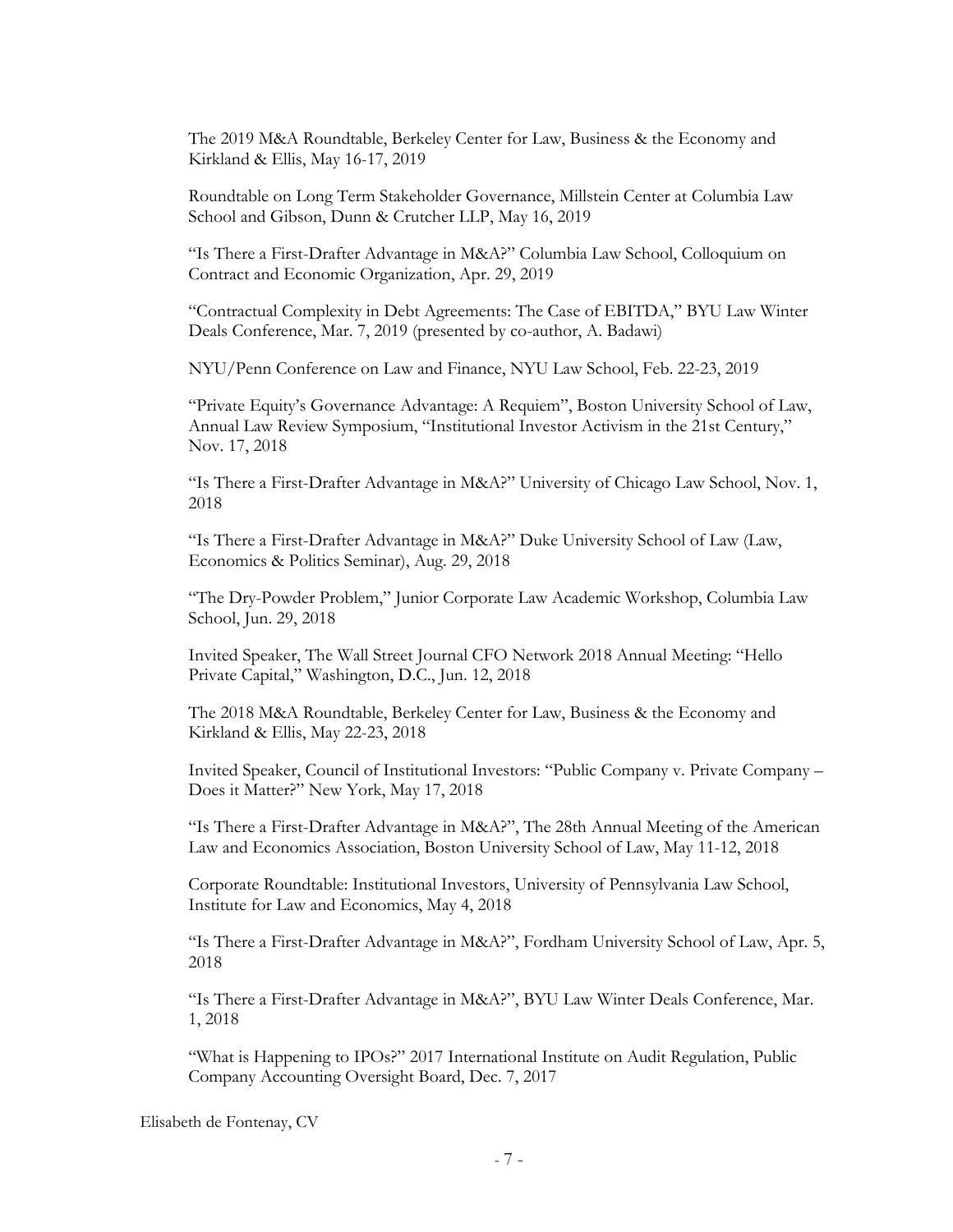"Is There a First-Drafter Advantage in M&A?", Northwestern University Pritzker School of Law, Nov. 6, 2017

"The Deregulation of Private Capital and the Decline of Public Companies," Public Company Accounting Oversight Board, July 12, 2017

"Individual Autonomy in Corporate and Securities Law," Junior Business Law Conference, University of Colorado Law School, July 6-7, 2017

"Partisan Law Firms," Junior Corporate Law Academic Workshop, NYU Law School, June 23, 2017

"The Ideal-Investor Myth," Berle IX Symposium: Investor Time Horizons, Georgia State University College of Law, June 5-6, 2017

The 2017 M&A Roundtable, presented by the Berkeley Center for Law, Business & the Economy and Kirkland & Ellis, May 18-19, 2017

"The Sovereign-Debt Listing Puzzle," The 27th Annual Meeting of the American Law and Economics Association, Yale Law School, May 12-13, 2017

"Market Information and the Elite Law Firm," Duke University's Fuqua School of Business, Feb. 21, 2017

"The Sovereign-Debt Listing Puzzle," Columbia Law School, Law & Economics Workshop, Nov. 28, 2016

"Market Information and the Elite Law Firm," Notre Dame Law School, Law & Economics Workshop, Oct. 3, 2016

"The Deregulation of Private Capital and the Decline of the Public Company," Junior Business Law Conference, University of Colorado Law School, July 7-8, 2016

"Market Information and the Elite Law Firm," The 26th Annual Meeting of the American Law and Economics Association, Harvard Law School, May 20-21, 2016

The 2016 M&A Roundtable, presented by the Berkeley Center for Law, Business & the Economy and Kirkland & Ellis, May 18-19, 2016

"Market Information and the Elite Law Firm," The Wharton School of the University of Pennsylvania, April 7, 2016

Investment Funds Roundtable Discussion, Boston University School of Law, December 4, 2015

"Market Information and the Elite Law Firm," Harvard Law School, Law & Economics Seminar, November 17, 2015

"Market Information and the Elite Law Firm," Stanford Law School, Law & Economics Seminar, October 1, 2015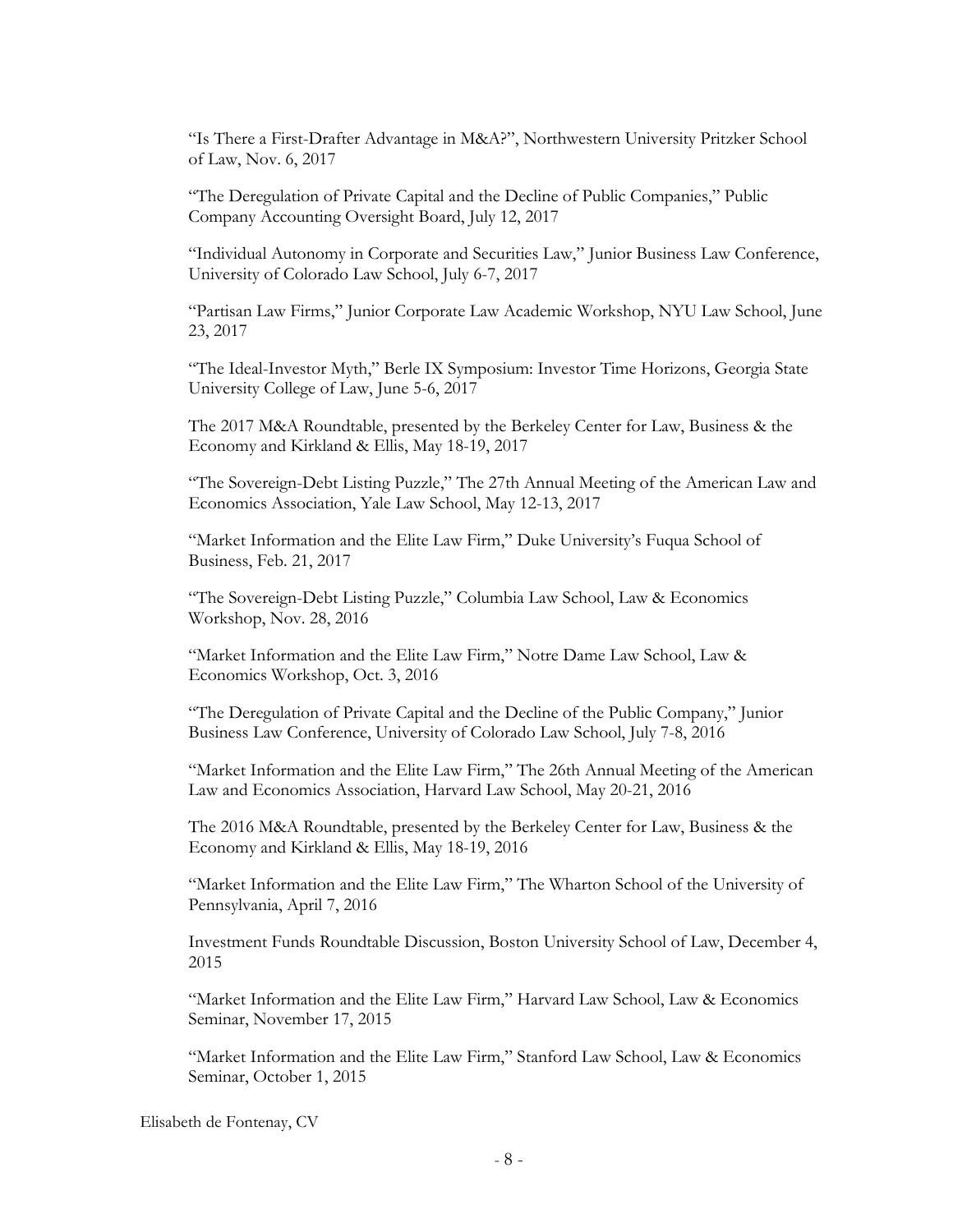"Agency Costs in Law Firm Selection," Junior Business Law Conference, University of Colorado Law School, July 9-10, 2015

"The Value of Transactional Lawyering," New York University School of Law, Law & Economics Colloquium, May 5, 2015

"The Value of Transactional Lawyering," Yale Law School, Law, Economics, and Organization Workshop, April 23, 2015

Roundtable: Public and Private Enforcement after Halliburton, ATP and Boilermakers, Duke University School of Law, Global Financial Markets Center, September 26, 2014

Journal of Law, Finance, and Accounting Annual Conference, New York University School of Law, September 19-20, 2014

Corporate Roundtable: Capital Markets, University of Pennsylvania Law School, Institute for Law and Economics, May 2, 2014

"Do the Securities Laws Matter?" George Washington University Law School, C-LEAF Junior Faculty Business and Financial Law Workshop, February 8, 2014

# **SCHOLARSHIP SERVICE**

Steering Committee Member, Corporate Law Academic Webinar Series (CLAWS)

Program Committee Member (2020) and Area Organizer (2021), American Law and Economics Association (ALEA) Annual Conference

Ad Hoc Reviewer: *American Law and Economics Review, Journal of Law and Economics, Law and Social Inquiry, Capital Markets Law Journal*

Peer Reviewer and Program Committee Member, Conference on Empirical Legal Studies (2016)

Member, Society of Investment Law (Fall 2015-Present)

## **OTHER SERVICE**

University Committees (Duke University):

- Athletic Council (2021-2022)
- Academic Council (2021-2022)

Academic Committees (Duke University School of Law):

- Lateral Appointments Committee (2019-2020; 2020-2021)
- Entry-Level Appointments Committee (2015-2016)
- Curriculum Committee (2016-2017; 2017-2018; 2018-2019; 2019-2020)
- Faculty Workshop Committee (2014-2015; 2016-2017)
- Ad Hoc Committee on Teaching (2014-2015)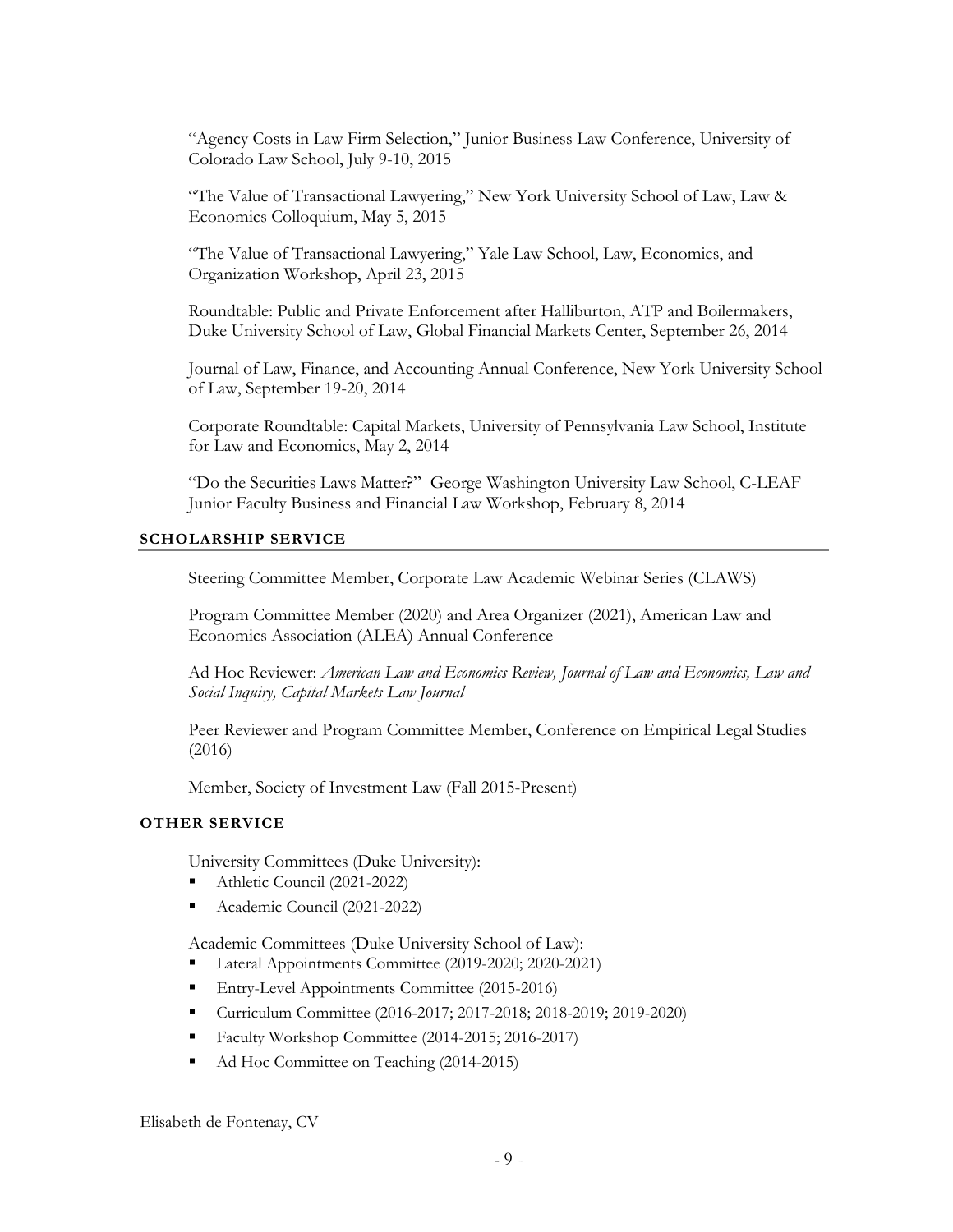- Law Teaching & VAP Committee (2013-2014; 2016-2017; 2018-2019; 2019-2020)
- Executive Education Committee (2021-2022)

# Advising:

- Co-advisor for Ryan Clements (SJD 2021, Duke University School of Law)
- Committee member for Marcelo Prates (SJD 2018, Duke University School of Law) and Matthew Kubic (PhD candidate, Fuqua School of Business, Duke University)

Other Service (Duke University School of Law):

 Faculty Advisor, Transactional Law Competition (Fall 2014, Fall 2015, Fall 2016, Fall 2017, Fall 2018, Fall 2019)

# **MEDIA & BLOGS**

Posting, "CFIUS: A Primer" Lawfire, Sept. 29, 2021, available at https://sites.duke.edu/lawfire/2021/09/29/guest-author-cfius-a-primer-everyone-needsto-be-aware-of-the-growing-importance-of-this-major-national-security-tool/

Podcast, "The Breakdown of Loan Market Norms," Loan Syndications and Trading Association (LSTA) Jul. 29, 2021, available at https://www.businessloanscoalition.com/podcast/episode/4a0f532a/elisabeth-defontenay-on-the-breakdown-of-loan-market-norms

Podcast, "Banque Worms," NPR: Planet Money, Jul. 23, 2021, available at https://www.npr.org/2021/07/23/1019909860/banque-worms

Podcast, "Elisabeth de Fontenay and Eric Talley on Mistaken Payments," Business Scholarship Podcast, Jul. 15, 2021, available at https://podcasts.apple.com/us/podcast/elisabeth-de-fontenay-and-eric-talley-on-mistakenpayments/id1470002641?i=1000528963550

Sujeet Indap, "Courts Struggle to Keep Up With Canny Wall St in Credit Disputes," Financial Times, Jun. 28, 2021, available at https://www.ft.com/content/ac42ec21-71c0- 4695-8edc-d8d6cb844fd4

Yahoo! Finance, Interview re: GameStop congressional hearings, Feb. 18, 2021, video available at https://finance.yahoo.com/video/push-regulate-short-selling-potentially-162943910.html

Lisa Lee, Sally Bakewell, Katherine Doherty, and Jennifer Surane, "For Firms That Got Citi's \$900 Million, It's a Shot at Payback," Bloomberg, Aug. 19, 2020, available at https://www.bloomberg.com/news/articles/2020-08-19/for-recipients-of-citi-s-900 million-it-s-a-chance-at-payback

Sally Bakewell, "Apollo's Debt-Lawsuit Defeat to Reshape Wall Street Risk Models," Bloomberg, Jul. 9, 2020, available at https://www.bloomberg.com/news/articles/2020-07- 09/apollo-s-debt-lawsuit-defeat-to-reshape-wall-street-risk-models

Sapna Maheshwari & Vanessa Friedman, "The Pandemic Helped Topple Two Retailers. So Did Private Equity," The New York Times, May 14, 2020, available at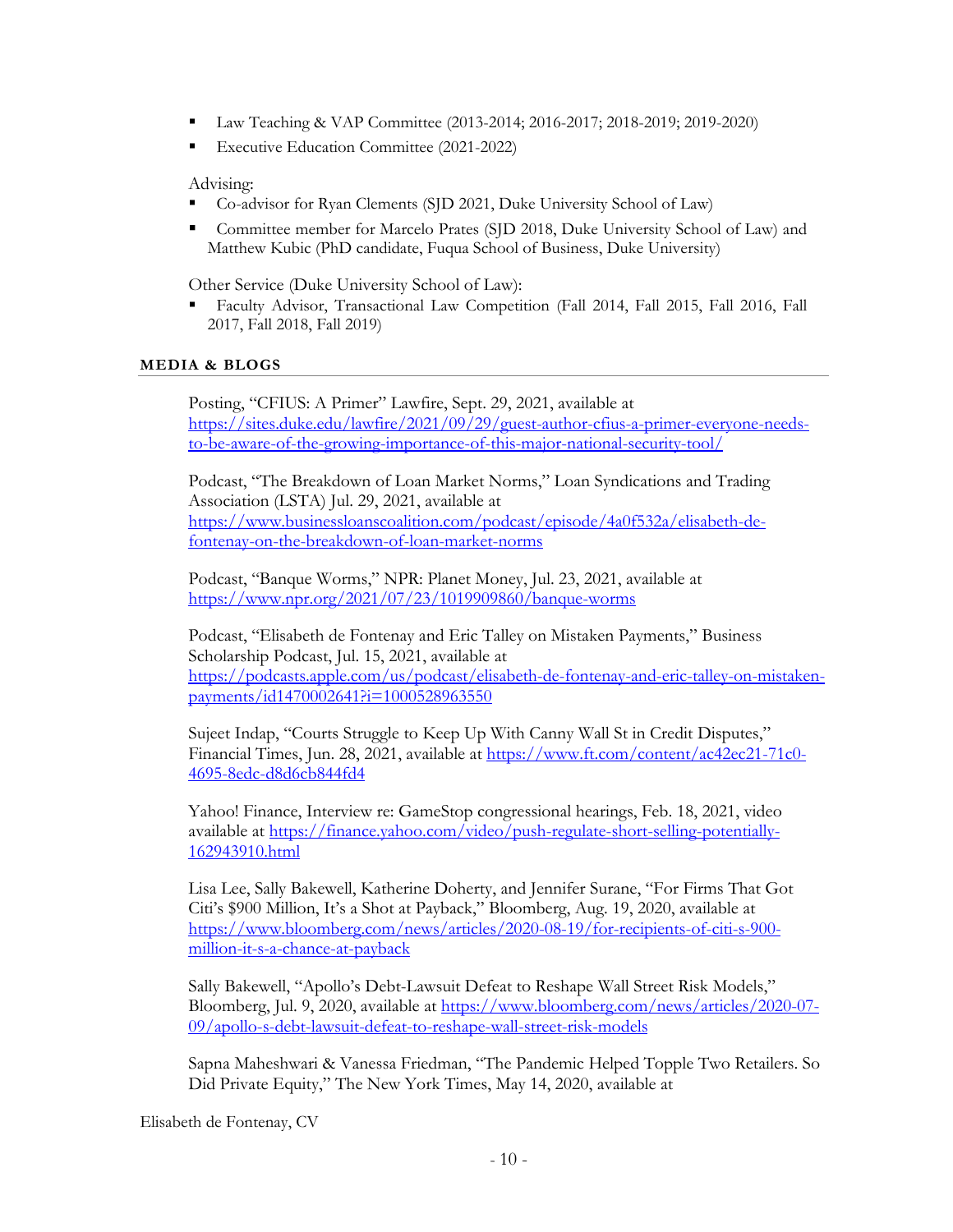https://www.nytimes.com/2020/05/14/business/coronavirus-retail-bankruptcies-privateequity.html

Tara Siegel Bernard, "Opening the Door to Unicorns Invites Risk for Average Investors," The New York Times, Jan. 4, 2020, available at https://www.nytimes.com/2020/01/04/your-money/investing-private-marketstartups.html

Paul Kiernan, "SEC Proposes Giving More Investors Access to Private Markets," The Wall Street Journal, Dec. 18, 2019, available at https://www.wsj.com/articles/sec-proposesgiving-more-investors-access-to-private-markets-11576691685

Davide Scigliuzzo, "Fuzzy Math That Fueled Junk Debt Boom Is Sparking Jitters," Bloomberg, Dec. 13, 2019, available at https://www.bloomberg.com/news/articles/2019- 12-13/fuzzy-math-makes-american-companies-look-morecreditworthy?srnd=businessweek-v2&utm\_source=url\_link

Yaelle Gang, "The Shifting Nature of Private Equity," Canadian Investment Review, Nov. 6, 2019, available at http://www.investmentreview.com/news/the-shifting-nature-ofprivate-equity-10373

Posting, "Private Equity's Governance Advantage: A Requiem," Harvard Law School Forum on Corporate Governance and Financial Regulation, Oct. 29, 2019, available at https://corpgov.law.harvard.edu/2019/10/29/private-equitys-governance-advantage-arequiem/

Erik F. Gerding, Posting, "The Cost to Retail Investors and Public Markets of 'Harmonizing' Securities Offering Exemptions," The CLS Blue Sky Blog, Oct. 1, 2019, available at http://clsbluesky.law.columbia.edu/2019/10/01/the-cost-to-retail-investorsand-public-markets-of-harmonizing-securities-offering-exemptions/

Declan Harty, "US lawmakers, regulators push to open up private markets as companies evade IPOs," S&P Global Market Intelligence, Sept. 24, 2019, available at https://www.spglobal.com/marketintelligence/en/newsinsights/trending/SLhtoaWMUHTl3TYarOB9Og2

Posting, "Individual Autonomy in Corporate Law," Harvard Law School Forum on Corporate Governance and Financial Regulation, May 2, 2019, available at https://corpgov.law.harvard.edu/2019/05/02/individual-autonomy-in-corporate-law/

Jacob Rund, "Follow-On Offerings, 'Blank Check' IPOs Off to Hot Start in 2018," Bloomberg Law, Aug. 6, 2018, available at https://www.bna.com/followon-offeringsblank-n73014481467/

Jean Eaglesham & Coulter Jones, "The Fuel Powering Corporate America: \$2.4 Trillion in Private Fundraising," The Wall Street Journal, Apr. 3, 2018, available at https://www.wsj.com/articles/stock-and-bond-markets-dethroned-private-fundraising-isnow-dominant-1522683249?mod=ITP\_pageone\_0&tesla=y

Matt Levine, "It's Just Another Day at the Office for Spotify," Money Stuff, Bloomberg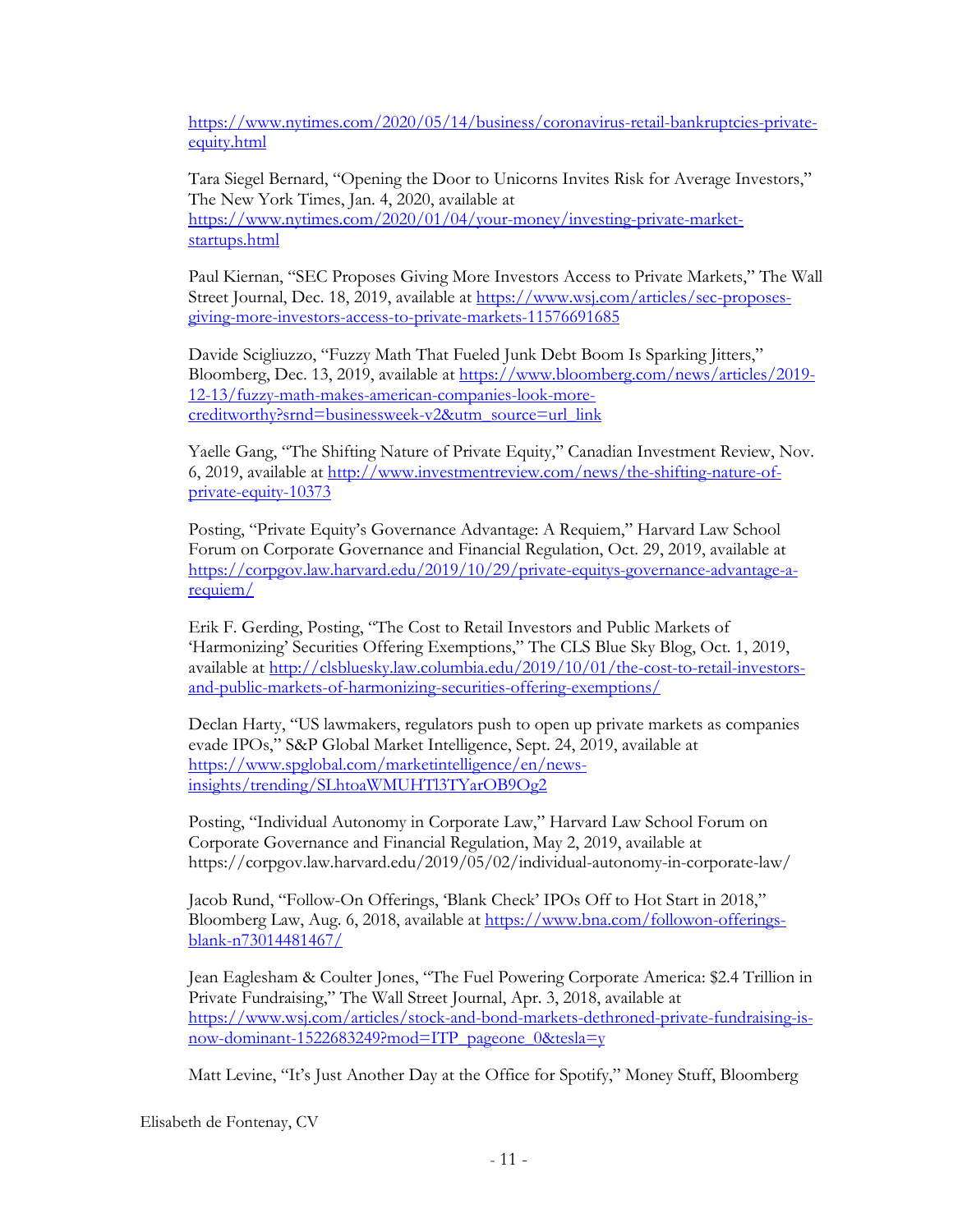View, Apr. 3, 2018, available at https://www.bloomberg.com/view/articles/2018-04-03/its-just-another-day-at-the-office-for-spotify

Tom Braithwaite, "Letter from San Francisco," Lex, Financial Times, Mar. 7, 2018, available at https://www.ft.com/content/2bdcd488-21fd-11e8-add1- 0e8958b189ea?tagToFollow=

U.S. Securities and Exchange Commission, Office of the Investor Advocate, Report on Objectives: Fiscal Year 2018, available at https://www.sec.gov/advocate/reportspubs/annual-reports/sec-office-investor-advocatereport-on-objectives-fy2018.pdf (citation on pp. 6-7)

Matt Levine, "Airlines, Poker and Disclosure," Money Stuff, Bloomberg View, May 1, 2017, available at https://www.bloomberg.com/view/articles/2017-05-01/airlines-poker-anddisclosure

Matt Levine, "Disclosure, Transparency Criticism," Money Stuff, Bloomberg View, Apr. 28, 2017, available at https://www.bloomberg.com/view/articles/2017-04-28/disclosuretransparency-and-criticism

Posting, "The Deregulation of Private Capital and the Decline of the Public Company," Harvard Law School Forum on Corporate Governance and Financial Regulation, Apr.27, 2017, available at https://corpgov.law.harvard.edu/2017/04/27/the-deregulation-ofprivate-capital-and-the-decline-of-the-public-company/

Michael Simkovic, "How sustainable is elite law firms' competitive advantage?" Brian Leiter's Law School Reports, Apr. 23, 2017, available at http://leiterlawschool.typepad.com/leiter/2017/04/how-sustainable-is-elite-law-firmscompetitive-advantage-michael-simkovic.html#footer

Matt Levine, "Activist Fights and College Recruiting," Money Stuff, Bloomberg View, Apr. 17, 2017, available at https://www.bloomberg.com/view/articles/2017-04-17/activistfights-and-college-recruiting

Posting, "Elite Law Firms Cash in on Market Knowledge," The CLS Blue Sky Blog, Apr. 17, 2017, available at http://clsbluesky.law.columbia.edu/2017/04/17/elite-law-firms-cashin-on-market-knowledge/

Matthew Guarnaccia, "Law Firms' Value Is In Pricing The Intangible In Deals," Law360, Apr. 6, 2017, available at https://www.law360.com/articles/910628/law-firms-value-is-inpricing-the-intangible-in-deals

Posting, "The Last Days of Stock Exchange Listings for Sovereign Debt?" The CLS Blue Sky Blog, Nov. 9, 2016, available at http://clsbluesky.law.columbia.edu/2016/11/09/thelast-days-of-stock-exchange-listings-for-sovereign-debt/

Andrew Strickler, "Companies May Be Underpaying Deals Attys, Law Prof Says," Law360, Jul. 14, 2016, available at https://www.law360.com/articles/817393/companies-may-beunderpaying-deals-attys-law-prof-says